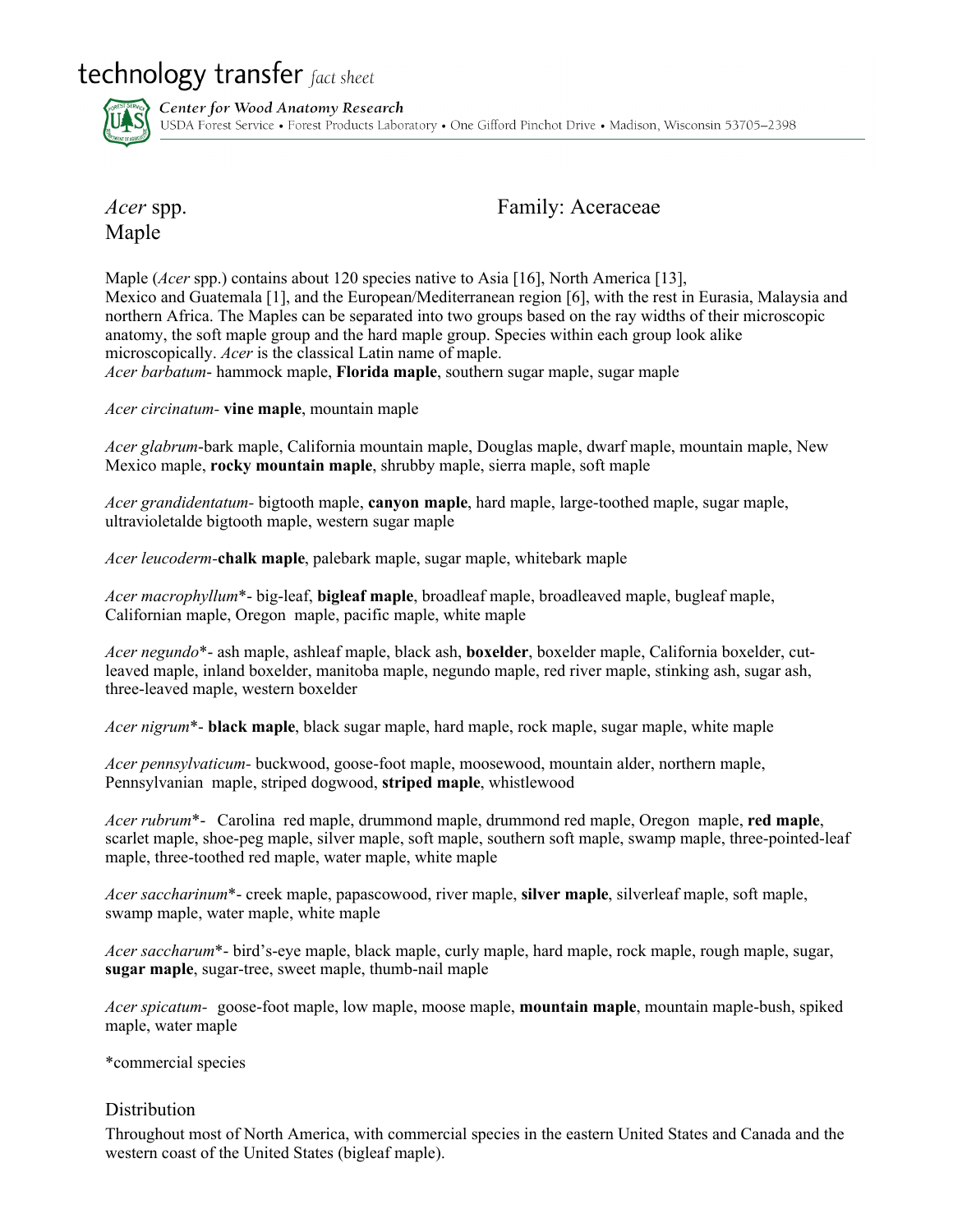### The Tree

Maples grow to heights of 120 ft (36 m), with a diameter of 3 ft (1 m). Forest grown trees may have a clear bole of 60 ft (18 m).

#### The Wood

#### General

Maple lumber comes principally from the Middle Atlantic and Lake States, which together account for about two-thirds of the production. The wood of sugar maple and black maple is known as hard maple; that of silver maple, red maple, and boxelder as soft maple. The sapwood of the maples is commonly white with a slight reddish-brown tinge; the heartwood is light reddish brown, but sometimes is considerably darker. The sapwood is from 3 to  $5+$  inches (76 to  $127+$  mm) thick.

Hard maple has a fine, uniform texture, turns well on a lathe, is resistant to abrasion and has no characteristic odor or taste. It is heavy, strong, stiff, hard, and resistant to shock, and it has large shrinkage. Sugar maple is generally straight grained but the grain also occurs as "birds-eye," "curly," and "fiddleback" grain.

The wood of soft maples resembles that of hard maples but is not as heavy, hard and strong, the better grade of soft maple has been substituted for hard maple in furniture. The sapwood in the soft maples is considerably wider than that in the hard maples and has a lighter heartwood color.

Maple lumber sometimes has olive or greenish black discolored areas known as mineral streak or mineral stain, which may be due to injury. Maple wood stains well and takes a high polish. It is intermediate in gluing and has low decay resistance.

|                                     | Compression         |                                     |                          |                        |                             |                                  |                 |                     |  |
|-------------------------------------|---------------------|-------------------------------------|--------------------------|------------------------|-----------------------------|----------------------------------|-----------------|---------------------|--|
|                                     | Specific<br>gravity | <b>MOE</b><br>$X10^6$<br>$lbf/in^2$ | <b>MOR</b><br>$lbf/in^2$ | Parallel<br>$lbf/in^2$ | Perpendicular<br>$lbf/in^2$ | WML <sup>a</sup><br>$in-lbf/in3$ | Hardness<br>lbf | Shear<br>$lbf/in^2$ |  |
| Acer macrophyllum (bigleaf maple)   |                     |                                     |                          |                        |                             |                                  |                 |                     |  |
| Green                               | 0.44                | 1.1                                 | 7,400                    | 3,240                  | 450                         | 8.7                              | 620             | 1,110               |  |
| Dry                                 | 0.48                | 1.45                                | 10,700                   | 5,950                  | 750                         | 7.8                              | 850             | 1,730               |  |
| Acer nigrum (black maple)           |                     |                                     |                          |                        |                             |                                  |                 |                     |  |
| Green                               | 0.52                | 1.33                                | 7,900                    | 3,270                  | 600                         | 12.8                             | 840             | 1,130               |  |
| Dry                                 | 0.57                | 1.62                                | 1,330                    | 6,680                  | 1,020                       | 12.5                             | 1,180           | 1,820               |  |
| Acer pennsylvaticum (striped maple) |                     |                                     |                          |                        |                             |                                  |                 |                     |  |
| Green                               | 0.44                |                                     |                          |                        |                             |                                  |                 |                     |  |
| Dry                                 | 0.46                |                                     |                          |                        |                             |                                  |                 |                     |  |
| Acer rubrum (red maple)             |                     |                                     |                          |                        |                             |                                  |                 |                     |  |
| Green                               | 0.49                | 1.39                                | 7,700                    | 3,280                  | 400                         | 11.4                             | 700             | 1,150               |  |
| Dry                                 | 0.54                | 1.64                                | 13,400                   | 6,540                  | 1,000                       | 12.5                             | 950             | 1,850               |  |
| Acer saccharinum (silver maple)     |                     |                                     |                          |                        |                             |                                  |                 |                     |  |
| Green                               | 0.44                | 0.94                                | 5,800                    | 2,490                  | 370                         | 11.0                             | 590             | 1,050               |  |
| Dry                                 | 0.47                | 1.14                                | 8,900                    | 5,220                  | 740                         | 8.3                              | 700             | 1,480               |  |
| Acer saccharum (sugar maple)        |                     |                                     |                          |                        |                             |                                  |                 |                     |  |
| Green                               | 0.56                | 1.55                                | 9,400                    | 4,020                  | 640                         | 13.3                             | 970             | 1,460               |  |
| Dry                                 | 0.63                | 1.83                                | 15,800                   | 7,830                  | 1,470                       | 16.5                             | 1,450           | 2,330               |  |

Mechanical Properties (2-inch standard)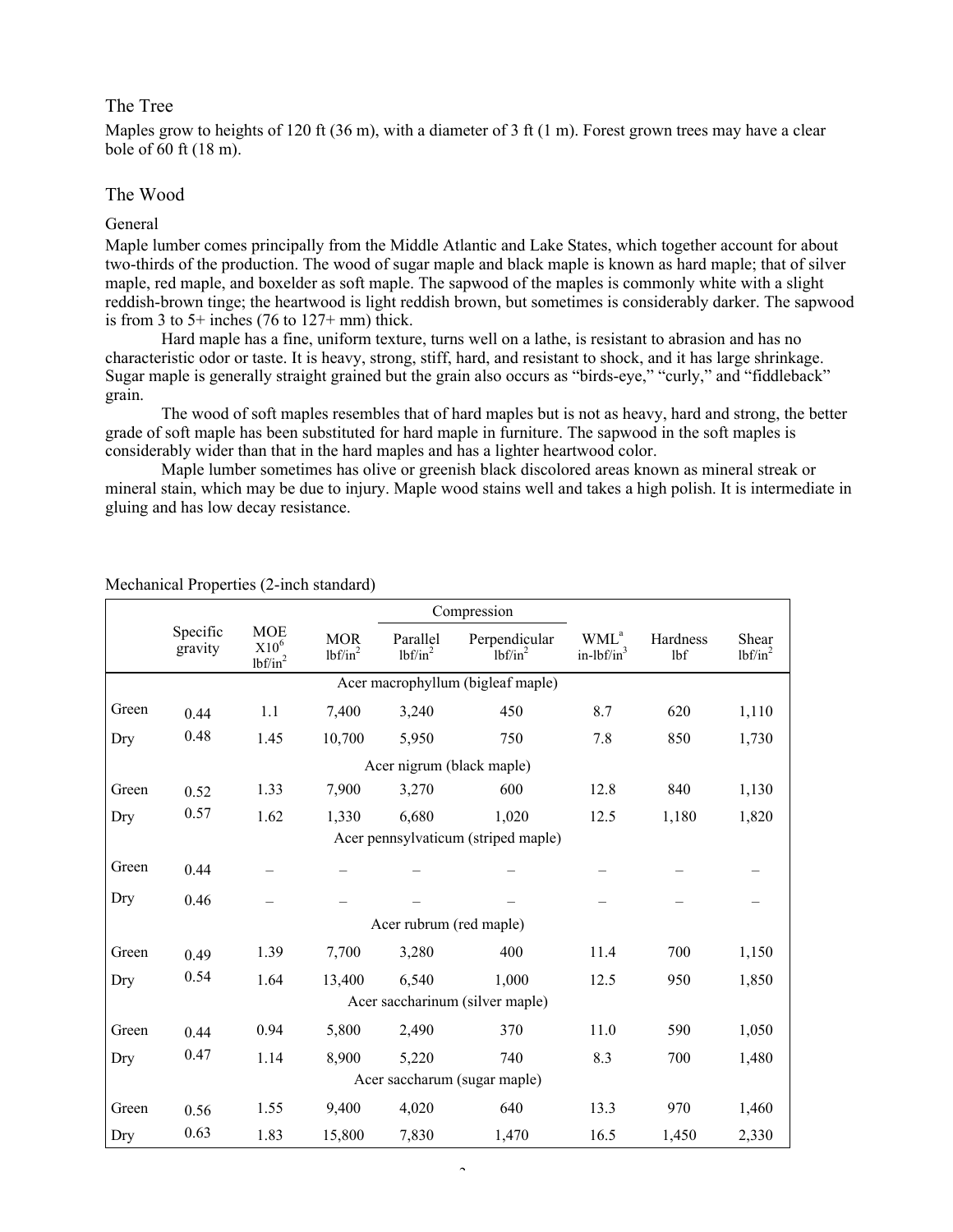# Drying and Shrinkage

|                                                              | Percentage of shrinkage<br>(green to final moisture content) |       |        |  |  |  |  |  |  |
|--------------------------------------------------------------|--------------------------------------------------------------|-------|--------|--|--|--|--|--|--|
| Type of shrinkage                                            | $0\%$ MC                                                     | 6% MC | 20% MC |  |  |  |  |  |  |
| Acer macrophyllum (bigleaf maple)                            |                                                              |       |        |  |  |  |  |  |  |
| Tangential                                                   | 7.1                                                          | 5.7   | 2.4    |  |  |  |  |  |  |
| Radial                                                       | 3.7                                                          | 3.0   | 1.2    |  |  |  |  |  |  |
| Volumetric<br>11.6<br>93<br>3.9<br>Acer nigrum (black maple) |                                                              |       |        |  |  |  |  |  |  |
| Tangential                                                   | 9.3                                                          | 74    | 3.1    |  |  |  |  |  |  |
| Radial                                                       | 4.8                                                          | 3.8   | 1.6    |  |  |  |  |  |  |
| Volumetric                                                   | 140                                                          | 11.2  | 4.7    |  |  |  |  |  |  |
| Acer pennsylvaticum (striped maple)                          |                                                              |       |        |  |  |  |  |  |  |
| Tangential                                                   | 8.6                                                          |       |        |  |  |  |  |  |  |
| Radial                                                       | 43.2                                                         |       |        |  |  |  |  |  |  |
| Volumetric                                                   | 12.3                                                         |       |        |  |  |  |  |  |  |
| Acer rubrum (red maple)                                      |                                                              |       |        |  |  |  |  |  |  |
| Tangential                                                   | 8.2                                                          | 6.6   | 2.7    |  |  |  |  |  |  |
| Radial                                                       | 4.0                                                          | 3.2   | 1.3    |  |  |  |  |  |  |
| Volumetric                                                   | 12.6                                                         | 10.5  | 4.4    |  |  |  |  |  |  |
| Acer saccharinum (silver maple)                              |                                                              |       |        |  |  |  |  |  |  |
| Tangential                                                   | 7.2                                                          | 5.8   | 2.4    |  |  |  |  |  |  |
| Radial                                                       | 3.0                                                          | 2.4   | 1.0    |  |  |  |  |  |  |
| Volumetric                                                   | 12.0                                                         | 9.6   | 4.0    |  |  |  |  |  |  |
| Acer saccharum (sugar maple)                                 |                                                              |       |        |  |  |  |  |  |  |
| Tangential                                                   | 9.9                                                          | 7.6   | 3.2    |  |  |  |  |  |  |
| Radial                                                       | 4.8                                                          | 3.9   | 1.6    |  |  |  |  |  |  |
| Volumetric                                                   | 14.7                                                         | 11.9  | 5.0    |  |  |  |  |  |  |

<sup>a</sup>Birch shrinks considerably during drying. References: 0% MC (98), 6% and 20% MC (90).

# Kiln Drying Schedules<sup>a</sup>

|                          | <b>Stock</b>  |                                |       |         |       |  |  |  |
|--------------------------|---------------|--------------------------------|-------|---------|-------|--|--|--|
| Condition                | 4/4, 5/4, 6/4 | 8/4                            | 10/4  | 12/4    | 16/4  |  |  |  |
| Soft Maples <sup>b</sup> |               |                                |       |         |       |  |  |  |
| Standard                 | T8-D4         | T <sub>6</sub> -C <sub>3</sub> | T5-C2 | $T3-B2$ |       |  |  |  |
| Hard Maples <sup>c</sup> |               |                                |       |         |       |  |  |  |
| Standard                 | T8-C3         | T5-C2                          | T3-B2 | $T3-A1$ | T3-A1 |  |  |  |

 ${}^{a}$ References (6, 86).

<sup>b</sup>Bigleaf, red and silver.

<sup>c</sup>Black and sugar.